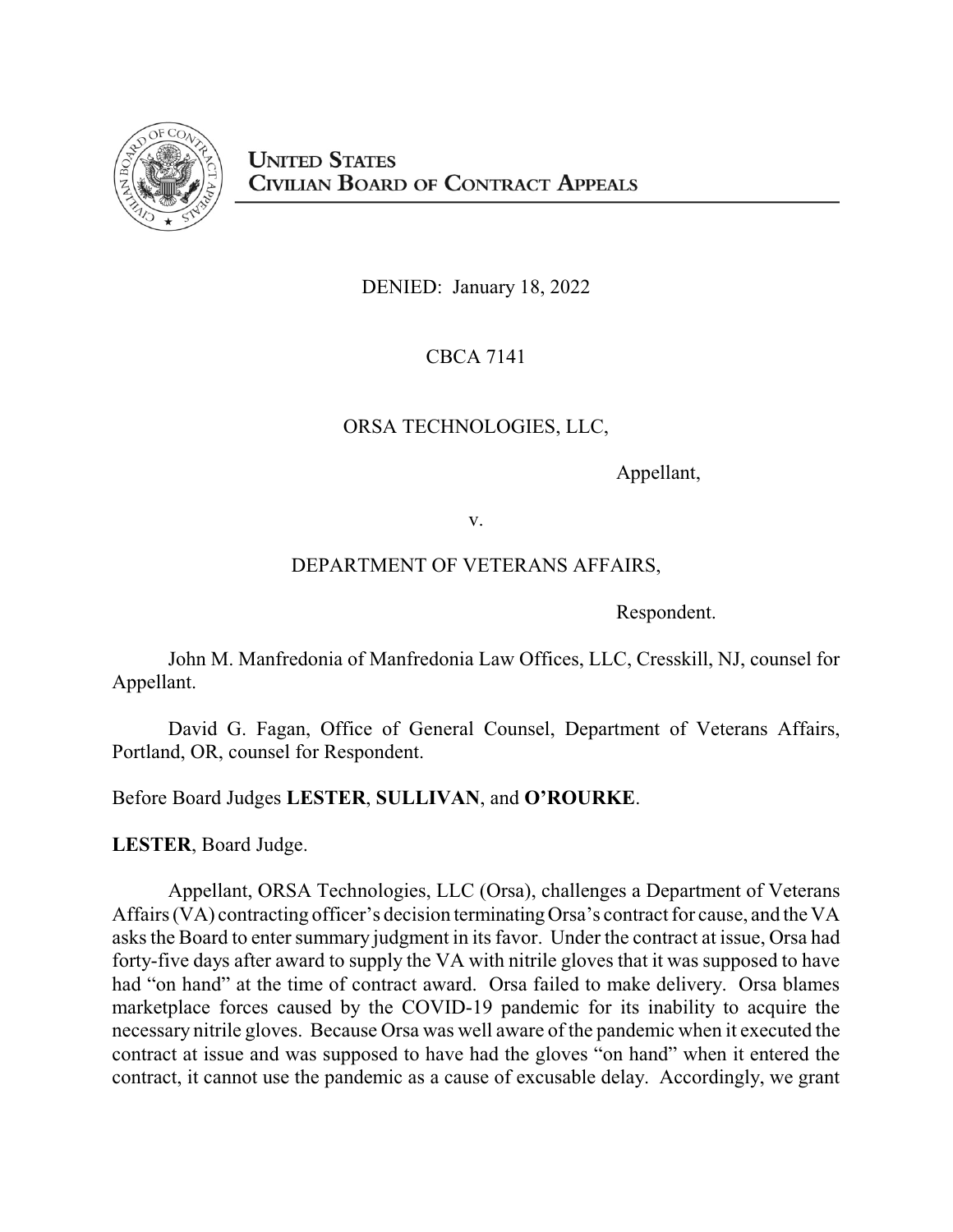the VA's motion for summary judgment and deny Orsa's challenge to the termination for cause.

# Statement of Undisputed Facts

# The Request for Quotes

On January 6, 2021, the VA's Network Contracting Office 9 (90C) in Murfreesboro, Tennessee, issued a request for quotation (RFQ) for the procurement of "nitrile gloves per attached salient characteristics and price/delivery schedule." Appeal File, Exhibit 2 at VA000063.<sup>1</sup> The RFQ, which included the "Commercial Items(Oct 2018)" clause at Federal Acquisition Regulation (FAR) 52.212-4 (48 CFR 52.212-4 (2020)), specifically stated that the VA was looking for a supplier who already had acceptable nitrile gloves on hand (rather than a supplier who would need to have the gloves manufactured) and could deliver them within forty-five days<sup>2</sup> after contract award to the Defense Logistics Agency in Birmingham, Alabama:

[Veterans Health Administration] requests Nitrile Examination Gloves as per specifications listed below. *This is not a request for manufacturing but a request for quantity on hand to be delivered within 45 calendar days from order.*

. . . .

*Contracts that are awarded based on submitted quotes will have 45 calendar days from receipt of order (award date) to deliver the awarded quantities, or the contract will be terminated for cause* and negative performance will be reflected within the Contractor Performance Assessment Reporting System (CPARS) and the Federal Awardee Performance and Integrity Information System (FAPIIS).

*Id.* at VA000066 (emphasis added). The RFQ further explained that, if the supplier was not the original equipment manufacturer (OEM) of the nitrile gloves, it would have to provide

<sup>&</sup>lt;sup>1</sup> Unless otherwise noted, all exhibits referenced in this decision are found in the appeal file.

<sup>&</sup>lt;sup>2</sup> The RFO, as originally issued, identified a delivery deadline of thirty days after contract award. Exhibit 1. Later the same day that it issued the RFQ, however, the VA issued an amendment reflecting a forty-five-day deadline. Exhibit 2.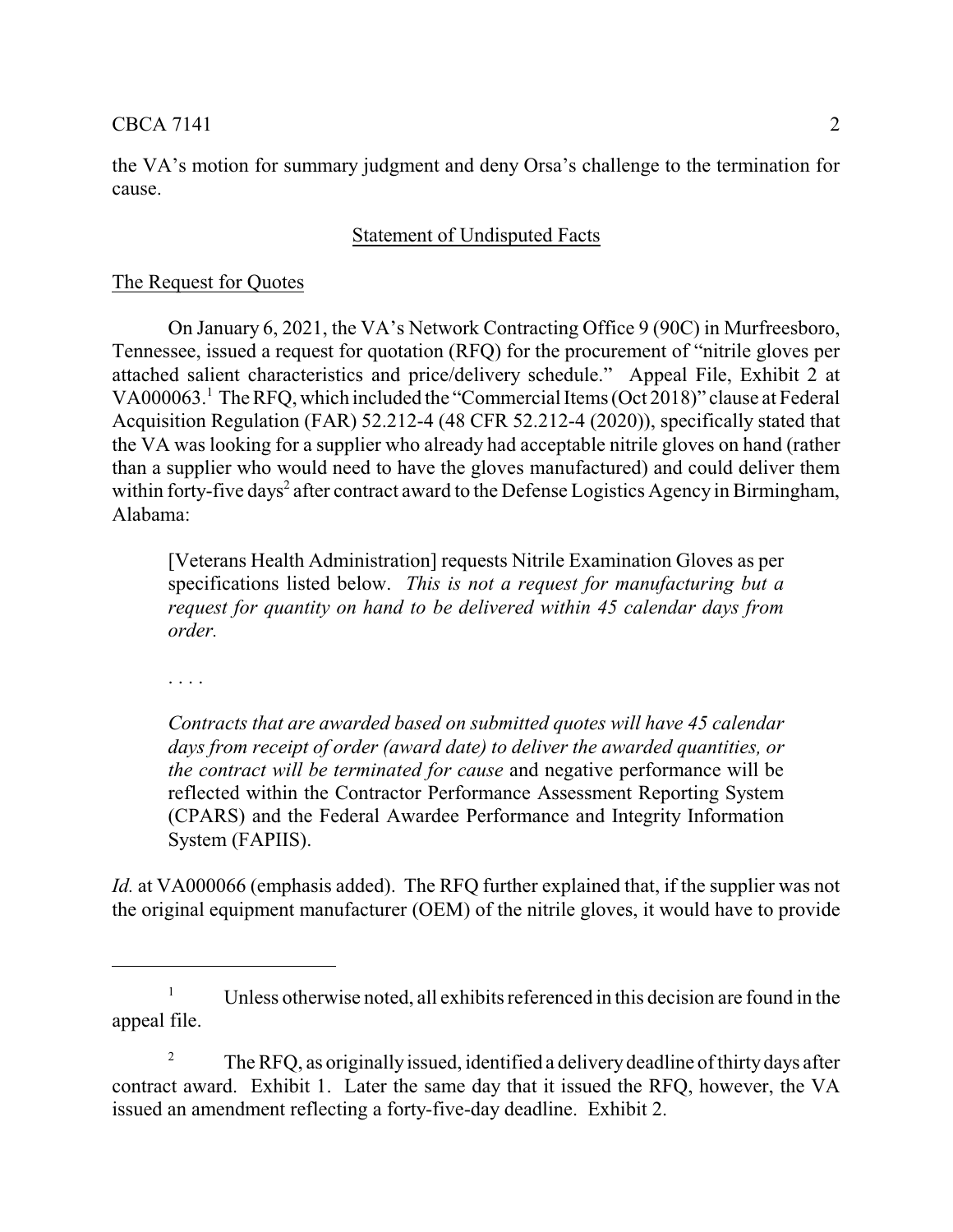an authorized letter from the OEM officially designating the supplier as a distributor for the gloves:

If the potential Authorized Supplier is not the OEM (original equipment manufacturer), the Authorized Supplier must provide an Authorized Distributor Letter from the OEM to the potential Supplier that is still in effect. The Authorized Distributor Letter from the OEM shall include for each product(s) proposed authorizing the quoter as a distributor for the proposed products(s). The letter must either state specific product(s) proposed or that the quoter is an authorized distributor for all the manufacturer's products. . . . The Authorized Supplier shall maintain its Authorized Distributor status of all manufacturers and distributors of supplies throughout the life of this agreement.

# *Id.*

The nitrile gloves to be offered in the quote had to be a brand name or equal to specific OEM numbers associated with "Bosma Enterprises, Nitrile Textured Exam Glove," and the offeror had to provide evidence that "the item(s) being quoted meet or exceed the mandatory technical requirements," inclusive of "OEM product specifications, OEM product literature with supporting FDA, ASTM, AMMI NIOSH certifications, testing, etc." Exhibit 2 at VA000067. In its quote, the offeror had to identify the OEM for the gloves being offered, as well as the glove OEM number for each offered glove. *Id.* at VA000068. It also had to "include clear and readable photos of the nitrile glove boxes proposed along with photos of the glove itself." Exhibit 3 at VA000119. "Failure to provide this evidence as separate electronic files [would] render the quote submitted as technically unacceptable and not eligible for award." Exhibit 2 at VA000067; *see* Exhibit 3 at VA000119.

The RFQ also included the clause at VA Acquisition Regulation (VAAR) 852.212-72 (48 CFR 852.212-72) titled "Gray Market and Counterfeit Items (Mar 2020)," which provided that "[t]his procurement is for new [OEM] items only" and that "[n]o gray market items shall be provided," with "gray market items" being defined as "OEM goods intentionally or unintentionally sold outside an authorized sales territory or sold by nonauthorized dealers in an authorized sales territory." Exhibit 2 at VA000078. The clause also required that the vendor "be an OEM, authorized dealer, authorized distributor or authorized reseller for the proposed equipment/system, verified by an authorization letter or other documents from the OEM." *Id.*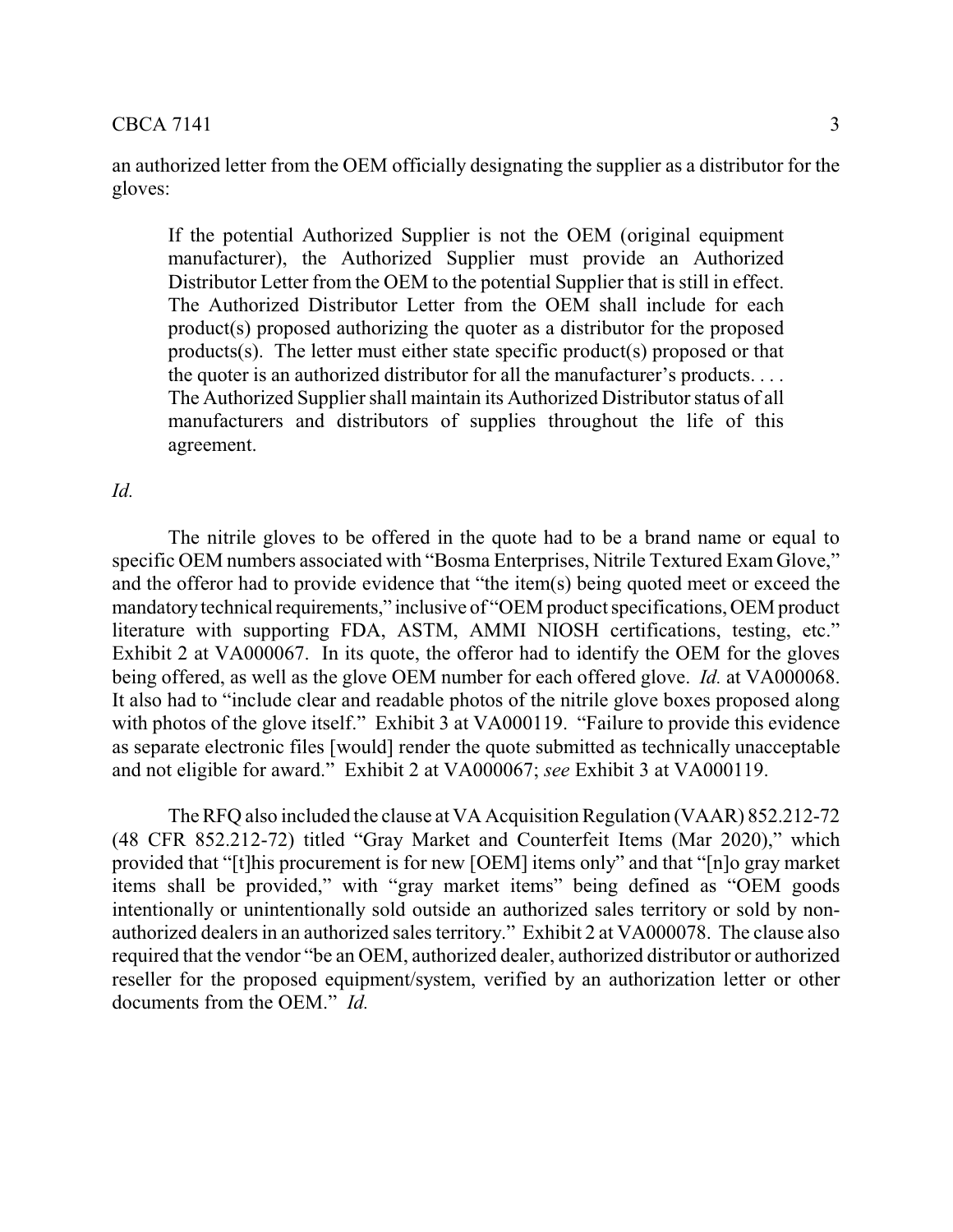#### Orsa's Quote

On January 13, 2021, Orsa submitted a quotation in response to the RFQ offering to supply the VA with 50,000,000 Supérieur Brand Nitrile Textured Exam Gloves at \$0.13 per glove, or a total cost of \$6.5 million, in the following sizes and quantities: 7.5 million small-size nitrile gloves (OEM no. NBR027); 17.5 million medium-sized nitrile gloves (OEM no. NBR028); 17.5 million large-sized gloves (OEM no. NBR029); and 7.5 million extra-large-sized gloves (OEM no. NBR030). *See* Exhibit 5 at VA000135, VA000181. In response to a Personal Protective Equipment (PPE) Source Questionnaire that accompanied the RFQ, Orsa represented that the quantity of nitrile gloves that it had "on hand (in-stock and available for immediate delivery)" was "2 million boxes (200 million gloves) within 35 days of award"; that it was "an authorized distributor, distributing FDA-approved products manufactured by an approved manufacturer"; that none of its proposed products "are gray market or counterfeit"; and that the gloves would be shipped directly from the OEM's warehouse:

Products are factory-direct. [REVS RX, LLC (REVS RX)] is US OEM and imports directly from factory [in Vietnam]. ORSA is the Authorized reseller and ships directly from REVS RX warehouse.

### *Id.* at VA000172-73.

During the process of reviewing Orsa's quote, the VA on January 15, 2021, informed Orsa that it "need[ed] clarification of the actual OEM of the glove and OEM Name." Exhibit 26. Although Orsa's quote identified REVS RX as the OEM, other documentation accompanying the quote referenced another company, Ever Global Enterprise Corporation (Ever Global). *Id.* In response, Orsa clarified that Ever Global was "the OEM located in Vietnam" but that Orsa had "relationships with three different distributors/resellers for the Superieur brand gloves, one of them being [REVS RX] who has an allocation [from Ever Global] as indicated on the letters submitted with our quote." *Id.*

On January 20, 2021, a VA contract specialist notified Orsa that its quotation had passed the VA's technical evaluation review but that, "[b]efore we can proceed to review your offer, I would like to verify your original offer hasn't changed. . . . Please verify no change to your original glove type, quantity by size, price per glove and delivery within 45 calendar days from Award." Exhibit 9 at VA000292. The contract specialist noted that "I cannot express how important it is to verify you can deliver[] within 45 calendar days from Award." *Id.* Orsa responded later that day, stating that "[w]e are confirming that our original offer has not changed" and that "[w]e can deliver the Superieur branded glove within the 45 days." *Id.* at VA000291. On January 22, 2021, the VA contracting officer contacted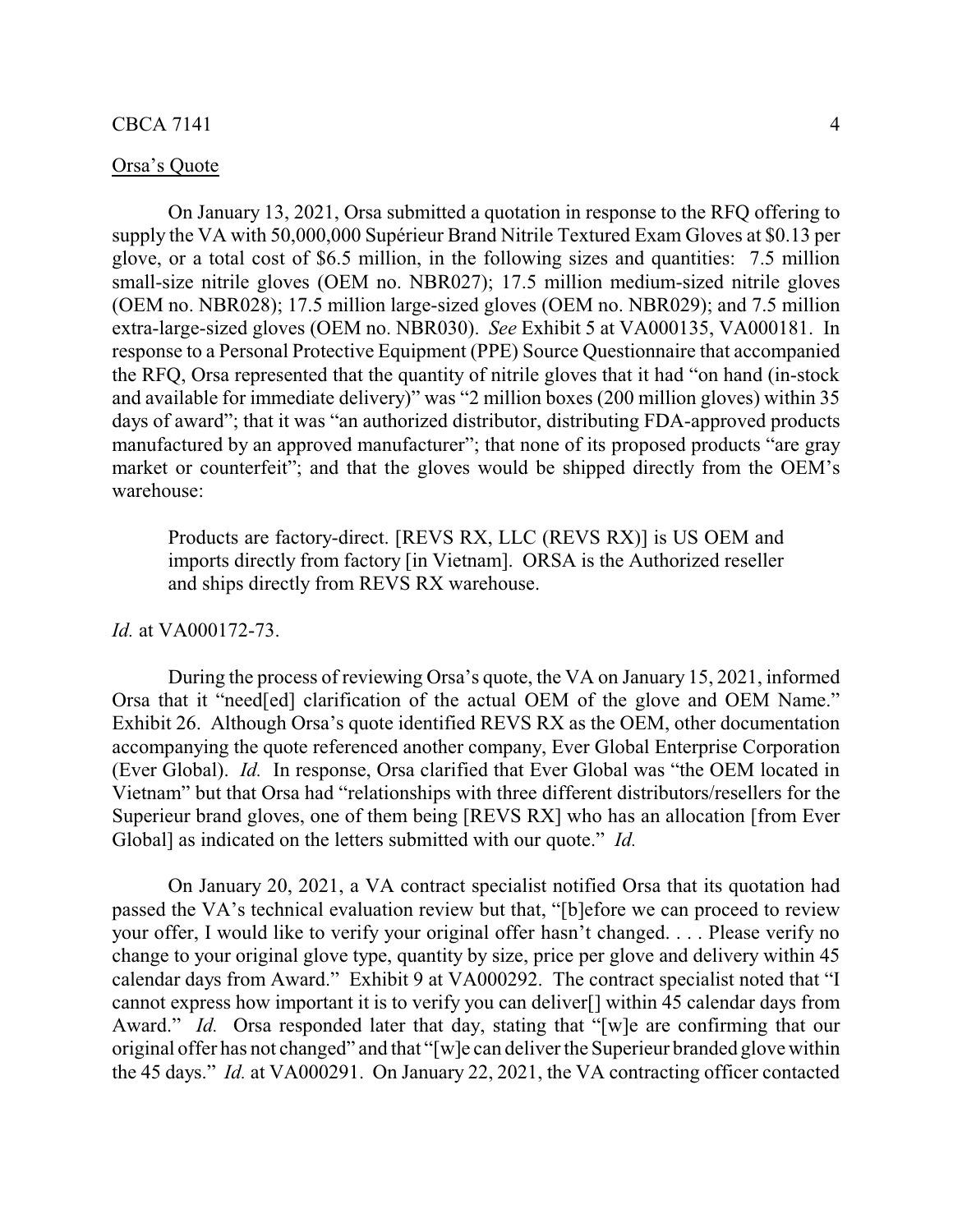#### The Contract

The VA awarded contract no. 36-C-24921-P-0241 (the contract) to Orsa on January 22, 2021, for "an acquisition for surge supply of [50,000,000] nitrile gloves for hospital staff in response to the increased usage caused by COVID-19." Exhibit 10 at VA000298 (Block 20), VA000304. In its description of the gloves being purchased, the contract listed the specific glove OEM numbers that Orsa had identified in its quote. *Id.* at VA000304. The contract indicated that Orsa had forty-five calendar days to deliver the gloves, providing that "[t]he No Later Than Delivery Date for entirety of order is 03/08/2021." *Id.* at VA000298. Like the RFQ, section B.2 of the contract stated that "[t]his is not a request for manufacturing but a request for quantity on hand to be delivered within 45 calendar days from order" and that "Contracts that are awarded based on submitted quotes will have 45 calendar days from receipt of order (award date) to deliver the awarded quantities, or the contract will be terminated for cause." *Id.* at VA000301. The contract also included the requirement previously identified in the RFQ that, if the contractor "is not the OEM," it "must provide an Authorized Distributor Letter from the OEM" and "shall maintain its Authorized Distributor status . . . throughout the life of this agreement." *Id.* at VA000301.

## Performance Under the Contract

On February 13, 2021, REVS RX informed the VA contracting officer by email that it had terminated its reseller relationship with Orsa. Exhibit 13 at VA000339. The VA sent an email to Orsa's Chief Financial Officer (CFO) on February 15, 2021, inquiring about the REVS RX notification and asking, "Since Revs RX was your supplier for the gloves that you submitted and that were deemed technically acceptable, what is your company's plan?" Exhibit 14 at VA000342. Orsa's CFO responded by email on February 16, 2021, stating that Orsa was "scheduled to review [on the ground (OTG)] stock later today in Los Angeles" and that he had "already communicated with Mr. Dickey [who was a VA point of contact under the contract] about the possibility for a substitution." *Id.* at VA000341. In that email, the CFO explained Orsa's concerns about working with REVS RX:

Not to dig too deep regarding this particular Superieur supplier but their need for when funds transferred did not align to how we ([purchase order (PO)] financier) needed the funds to transfer. There is too much risk with transferring funds prior to the goods arriving in the US.

*Id.* at VA000341.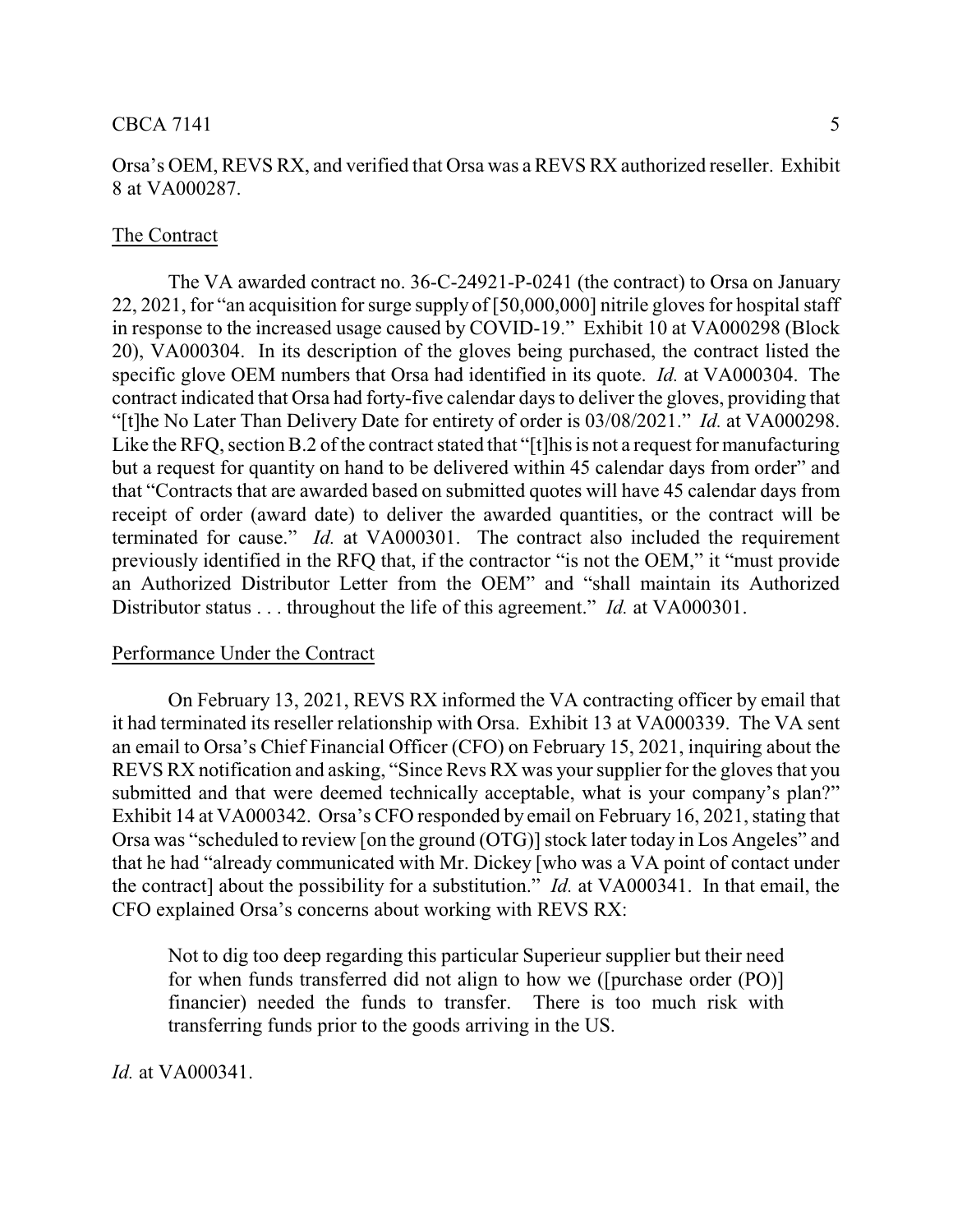Within five minutes of receiving the Orsa CFO's email, the VA contracting officer responded that, "[t]o clarify, only the brand of glove that was submitted with your offer, ultimately approved and awarded is allowed. No substitutions are permitted. . . . Do you have a different supplier for the same brand of glove lined up?" *Id.* Orsa's CFO responded as follows:

There are other suppliers for the Superieur glove, it is more the time horizon for getting this particular glove from Vietnam given the source country specific issues with the lack of labor due to Chinese New Year and some of the recent logistic challenges they are facing with shipping containers.

We were attempting to provide an equivalent glove in the Flexal 200 [from Cardinal Health] that would make the 3/8 delivery date since it is OTG USA and we have high confidence that we can obtain this through multiple channels if approved. If no consideration can be given to a substitute glove, then I will refocus my attention of getting the Superieur glove.

Exhibit 16 at VA000352. That email was consistent with another email that Orsa's CFO sent to the VA contracting officer on February 16, 2021, in which he described the difficulties that Orsa was having in obtaining Supérieur gloves:

At the time of award we had three suppliers of the Superieur gloves that have essentially either been delayed or have dropped out. Our PO to the original supplier was rejected after two weeks as they stated they had low confidence that they could secure the product. Since then we have developed alternate suppliers but are now faced with product access issues (Vietnam) due to the Chinese New Year as stored ready stock is not able to move. To compound this, there is a shortage of readily available shipping containers. The end result is that the Superieur brand glove is delayed and cannot be available for the original 3/8 delivery. We have sought out OTG Superieur without positive results so we have turned our attention to locating a comparable OTG glove that meets the original specifications.

# Exhibit 15 at VA000343.

On February 22, 2021, Orsa's CFO notified the VA contracting officer that Orsa had "located a sizable lot of OTG Superieur brand nitrile gloves and [was] attempting to negotiate a carve-out to meet the 500k requirement" and was "also working to verify other OTG, or soon to be OTG, sources for this glove." Exhibit 17 at VA000356. Nevertheless, the VA contracting officer's inquiries on March 1 and 4, 2021, as to whether Orsa had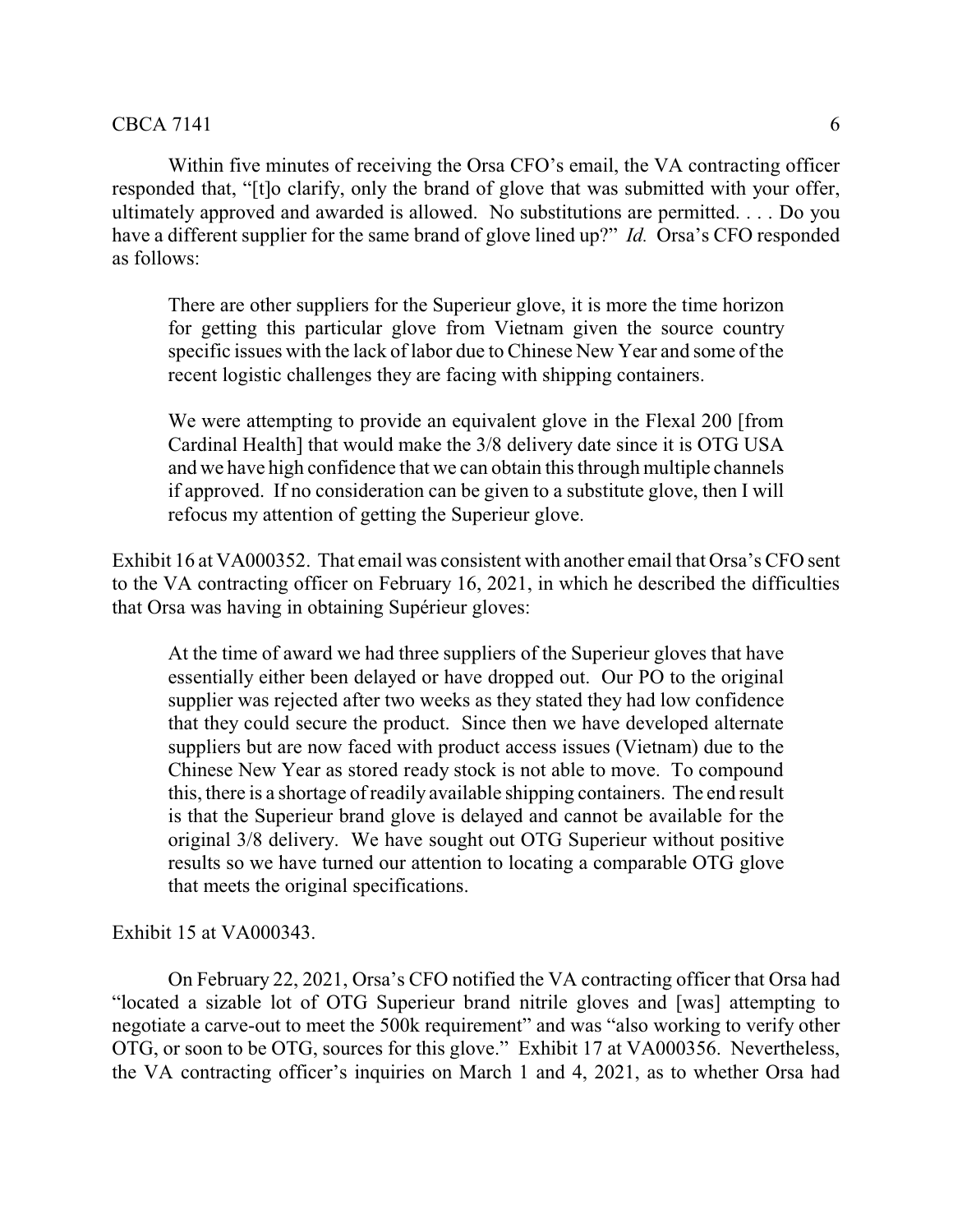# $\text{CBCA } 7141$   $\qquad \qquad$  7

"secured a new supplier(s) for the gloves," Exhibit 19 at VA000364-65, went essentially unanswered.

The contractual deadline of March 8, 2021, for delivery of the nitrile gloves passed without delivery of any gloves.

#### The Termination Decision and Orsa's Appeal

On March 9, 2021, the VA contracting officer issued a final decision terminating Orsa's contract for cause "due to the fact that your company is unable to provide the required nitrile gloves by the established delivery date of 08 March 2021." Exhibit 20 at VA000370. In his decision, the VA contracting officer provided Orsa with notice of its appeal rights.

Subsequently, on April 19, 2021, Orsa notified the VA contracting officer that it "is 100% prepared to deliver INTCO Touch Flex Nitrile Gloves immediately from current inventory [that] is in the US (Orange County CA)." Exhibit 23 at VA000392. The VA contracting officer responded by indicating that he had terminated the contract for cause and that appropriate appeal procedures were identified in the termination decision. *Id.* at VA000390.

On June 4, 2021, Orsa filed this appeal with the Board, requesting that the termination for cause be converted to one for the Government's convenience.

#### Discussion

#### Standard of Review

The standard of review for a summary judgment motion is well-established. "Summary [judgment] is appropriate where there is no genuine issue as to any material fact (a fact that may affect the outcome of the litigation) and the moving party is entitled to relief as a matter of law." *Gardner Zemke Co. v. Department of the Interior*, CBCA 1308, 09-1 BCA ¶ 34,081 (citing *Anderson v. Liberty Lobby, Inc.*, 477 U.S. 242, 247 (1986)). "Although the onus is on the moving party to persuade us that it is entitled to summary [judgment], the movant mayobtain summary [judgment], if the non-movant bears the burden of proof at trial, by demonstrating that there is an absence of evidence to support the non-moving party's case." *Id.* "Where the record taken as a whole could not lead a rational trier of fact to find for the non-moving party, there is no 'genuine issue for trial.'" *A-Son's Construction, Inc. v. Department of Housing & Urban Development*, CBCA 3491, et al., 15-1 BCA ¶ 36,089 (quoting *Matsushita Electric Industrial Co. v. Zenith Radio Corp.*, 475 U.S. 574, 587 (1986)).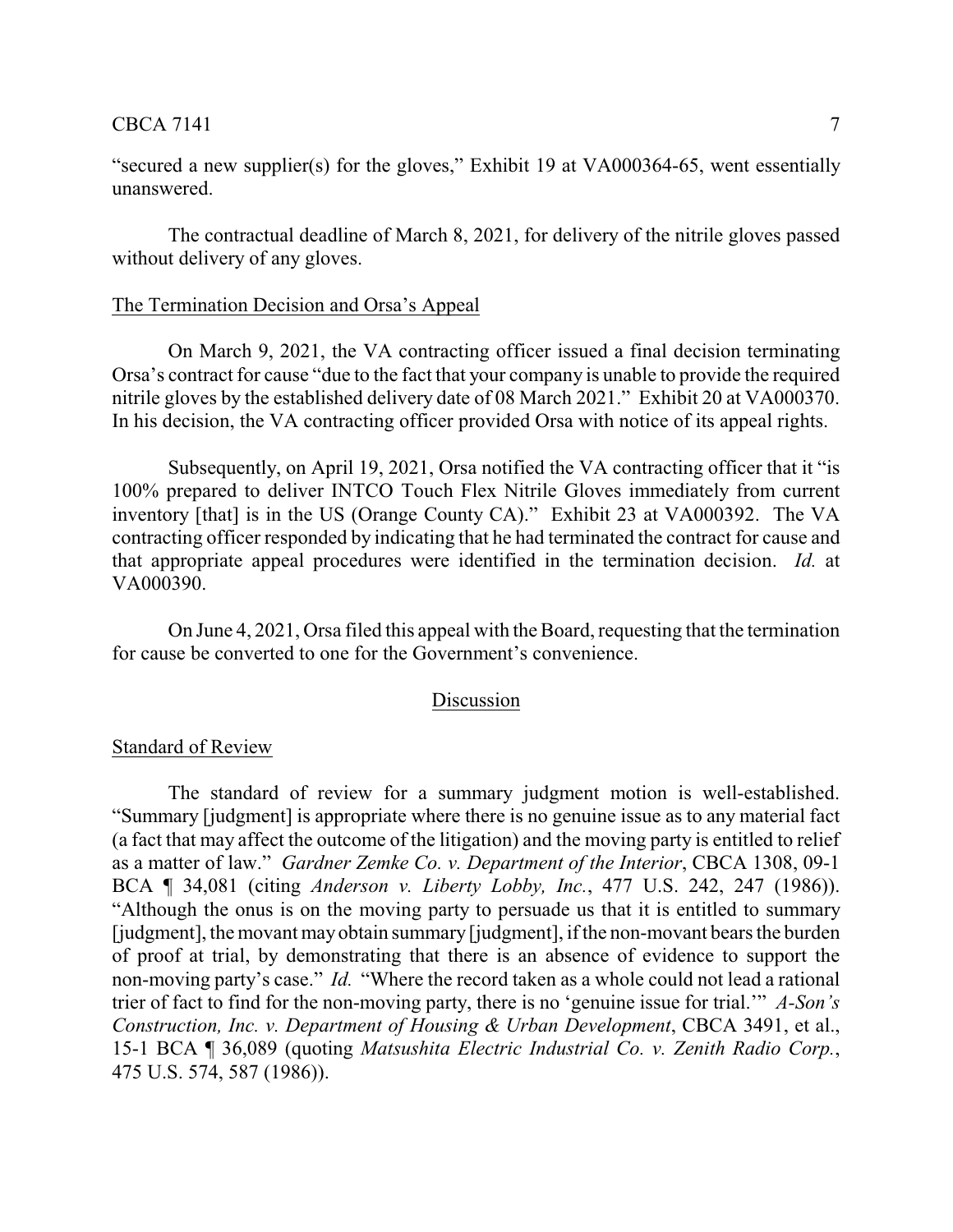# Orsa's Request to Defer Decision

Orsa indicates in its summary judgment response that it plans to call an expert witness at the hearing in this appeal to testify about how a "perfect storm" of events, which affected the nitrile glove market and allegedly prevented Orsa from delivering gloves by the contract deadline, was not foreseeable at the time of contract award. Appellant's Summary Judgment Response (Nov. 22, 2021) at 12. It asserts in its brief that "[s]uch evidence is not yet in the record," that "to deprive ORSA of the opportunity to develop such record would constitute premature dismissal of a novel case precipitated by a novel virus," and that the Board "should deny Respondent's [Summary Judgment] Motion and allow such expert testimony." *Id.*

Pursuant to Rule 56(d) of the Federal Rules of Civil Procedure, if a party responding to a summary judgment motion lacks the factual information that it needs to respond to the motion, it must file an affidavit or declaration showing "that, for specified reasons, it cannot present facts essential to justify its opposition" and must request time to obtain that evidence. Here, Orsa submitted no such declaration or affidavit. Instead, it relies on "[c]onclusory statements that other evidence exists" that it has not yet placed into the record, which is "simply not sufficient to preclude summary judgment." *Mingus Constructors, Inc. v. United States*, 812 F2d 1387, 1390-91 (Fed. Cir. 1987). We have provided Orsa with a full opportunity to submit evidence into the record, but Orsa has chosen not present (or even lay out) its proposed expert witness testimony as part of its summary judgment response. In these circumstances, we decline Orsa's invitation to defer resolution of the VA's pending summary judgment motion in favor of a future hearing. In any event, the anticipated expert testimony is not factual in nature but involves expert opinion evidence about why the alleged "perfect storm" was not foreseeable, a legal issue upon which the Board does not need expert witness guidance. *See Stobie Creek Investments, LLC v. United States*, 81 Fed. Cl. 358, 360 (2008) ("Expert testimony that testifies about what the law is or directs the finder of fact how to apply law to facts does not 'assist the trier of fact to understand the evidence or to determine a fact in issue' within the contemplation of Fed. R. Evid. 702.").

#### The Validity of the VA's Termination Decision

FAR 52.212-4(m), the commercial items termination for cause provision included in Orsa's contract, provides that "[t]he Government may terminate this contract, or any part hereof, for cause in the event of any default by the Contractor, or if the Contractor fails to comply with any contract terms and conditions . . . ." 48 CFR 52.212-4(m).

If a contractor challenges such a termination before the Board, "the government initially has the burden of proving that the termination for cause was valid." *Brent Packer v. Social Security Administration*, CBCA 5038, et al., 16-1 BCA ¶ 36,260 (quoting *KSC-TRI*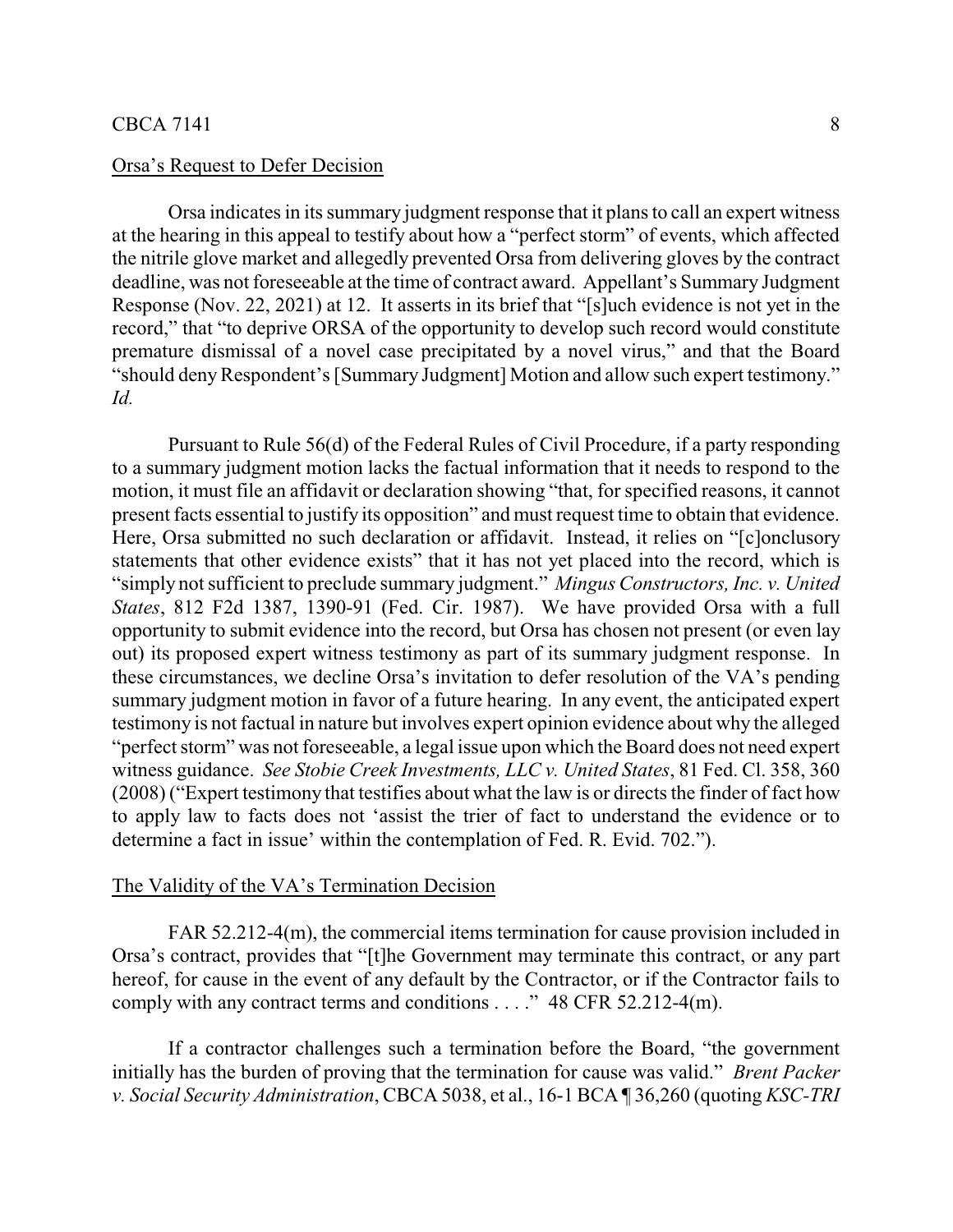*Systems, USA, Inc.*, ASBCA 54638, 06-1 BCA ¶ 33,145 (2005)). "Once the agency has satisfied its threshold burden to support a termination for [cause], the burden shifts to the contractor to establish that its failure to comply with the terms and conditions of the contract[] was excusable." *Carmazzi Global Solutions, Inc. v. Social Security Administration*, CBCA 6264, et al., 19-1 BCA ¶ 37,340; *see ACM Construction& Marine Group, Inc. v. Department of Transportation, CBCA 2245, et al., 14-1 BCA* 135,537 ("If the Government presents a prima facie case that the termination was proper, the burden shifts to the contractor to rebut the prima facie case."). To the extent that the contractor claims that excusable delays impacted its performance and entitled it to extra time to perform, the contractor bears the burden of proving excusability. *1-A Construction & Fire v. Department of Agriculture*, CBCA 2693, 15-1 BCA ¶ 35,913.

In this case, the VA easily satisfies its burden of showing that the termination for cause was valid. Under the contract, as written, Orsa was required to deliver 50,000,000 nitrile gloves by March 8, 2021. Orsa did not deliver any gloves by the due date, and the VA contracting officer subsequently terminated the contract. "A contractor's failure to make timely delivery of agreed-upon goods establishes a prima facie case of default." *General Injectables & Vaccines, Inc. v. Gates*, 519 F.3d 1360, 1363 (Fed. Cir. 2008). The VA has established its prima facie case.

#### Orsa's Defenses to the Termination

Because the VA has met its threshold burden, Orsa has the burden of showing that it was excused from meeting the March 8, 2021, deadline. It raises the following arguments:

Lack of a Cure Notice. Orsa argues that the termination was defective because the VA was obligated but failed to provide Orsa with a cure notice before termination. Orsa acknowledges that, in a commercial items contract, no cure notice is required "for late delivery." Appellant's Summary Judgment Response (Nov. 22, 2021) at 18 (citing FAR  $12.403(c)$ ). Given that the VA did not terminate the contract until after Orsa missed its March 8 contractual delivery due date, no cure notice was required. Orsa argues, however, that it was not actually late. Because of excusable delays, Orsa argues, March 8 was not a valid delivery date, and delivery was not really due until some unknown date in the future, creating a need for a cure notice. We have found no case precedent holding that a contractor's allegation of excusable delay – an allegation that, in this case, was first raised during litigation – somehow creates an obligation on the Government's part to issue a cure notice despite a missed contractual delivery deadline. We reject Orsa's argument that a cure notice was required in the circumstances here. *See Integrated Systems Group, Inc. v. Social Security Administration*, GSBCA 14054-SSA, 98-2 BCA¶ 29,848 (Because "the termination here post-dated the delivery date established in the contract," no cure notice was necessary, despite allegations of excusable delay.).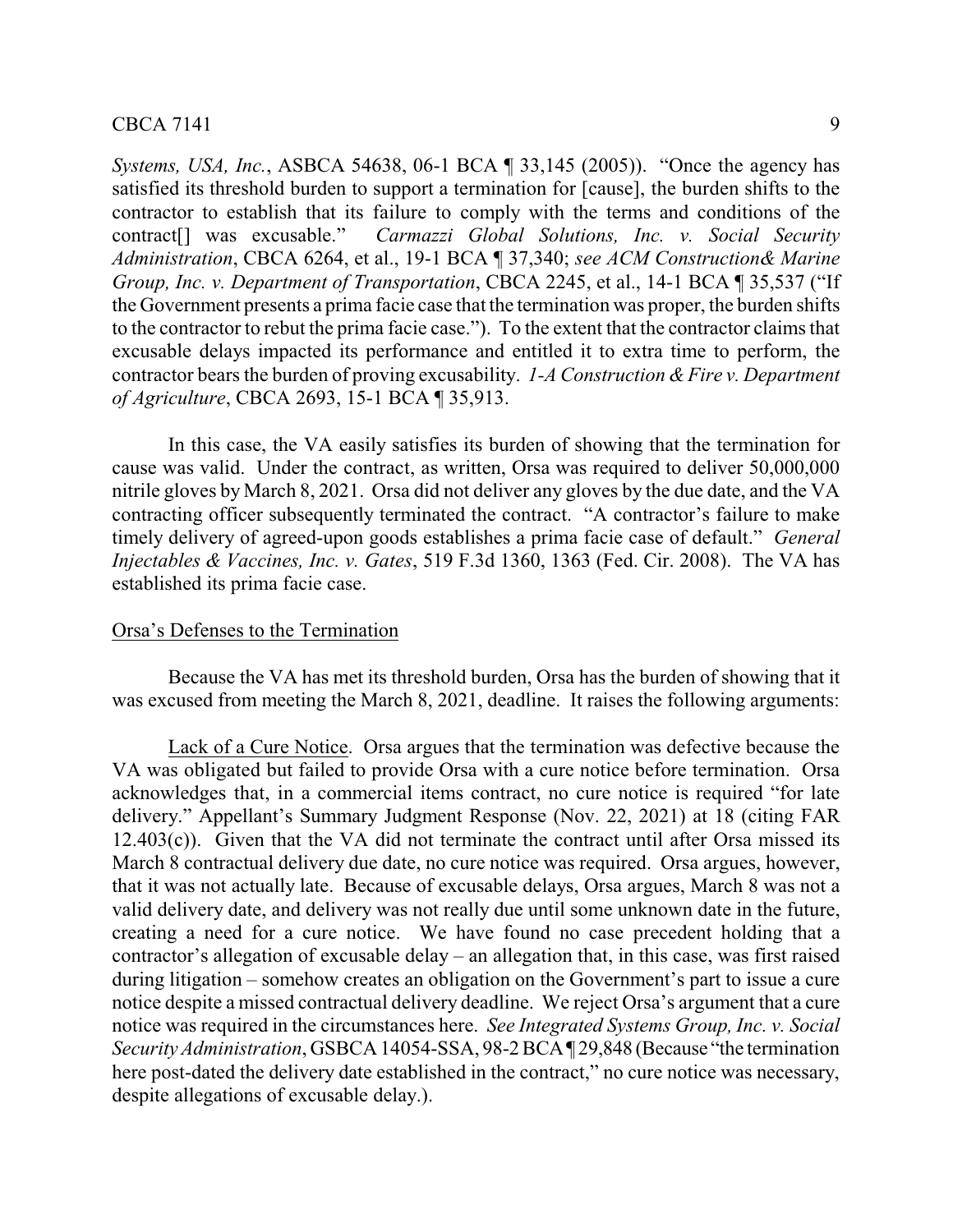Excusable Delay. Orsa argues that its inability to deliver the Supérieur nitrile gloves by March 8, 2021, was excused because of difficulties resulting from COVID-19. The "Excusable Delays" provision within FAR 52.212-4 provides that an "excusable delay" is one that is "beyond the reasonable control" of the contractor:

The Contractor shall be liable for default unless nonperformance is caused by an occurrence beyond the reasonable control of the Contractor and without its fault or negligence such as, acts of God or the public enemy, acts of the Government in either its sovereign or contractual capacity, fires, floods, epidemics, quarantine restrictions, strikes, unusually severe weather, and delays of common carriers.

48 CFR 52.212-4(f). Orsa explained the excusable nature of its delivery delay as follows:

After contract award, the nitrile glove market significantly deteriorated due to the COVID-19 pandemic. This adverse impact permeated throughout the glove market supplychain, fromraw materials,manufacturing, buying/selling, shipping and inspection. A company called "Top Glove" located in Malaysia, the world's largest glove supplier with a 60% market share, shut down many of its factories due to the COVID-19 outbreak. In some instances, entire provinces where the gloves are produced were shut down or quarantined. The United States had also placed a detention order on gloves produced by Top Glove due to forced labor concerns. This placed a significant strain on the glove market. Further, Ever Global, the manufacturer for Supérieur gloves, was also shut down due to COVID-19 outbreak in their manufacturing facility. The nitrile glove market was in chaos due to the COVID-19 pandemic and the ban on gloves produced by Top Glove. There were reports of cash buyers jumping ahead of the line by offering astronomical prices for large stocks of gloves so they can resell them at inflated prices. These events, individually and collectively, caused post-bid repercussions in the nitrile glove market and caused a "perfect storm," which was unforeseeable, excusable and prevented Appellant from delivering the gloves by the contract delivery date.

Complaint (July 6, 2021) ¶ 24.

In response to Orsa's allegations, we note initially that, under its contract, Orsa was obligated to have its gloves "on hand," "in-stock," and "available for immediate delivery" when it was awarded the contract. As indicated in the factual discussion above, the VA was so concerned about ensuring timely delivery and the in-stock nature of the product being offered that a VA representative reconfirmed Orsa's access to the Supérieur gloves just before making award, informing Orsa that "I cannot express how important it is to verify you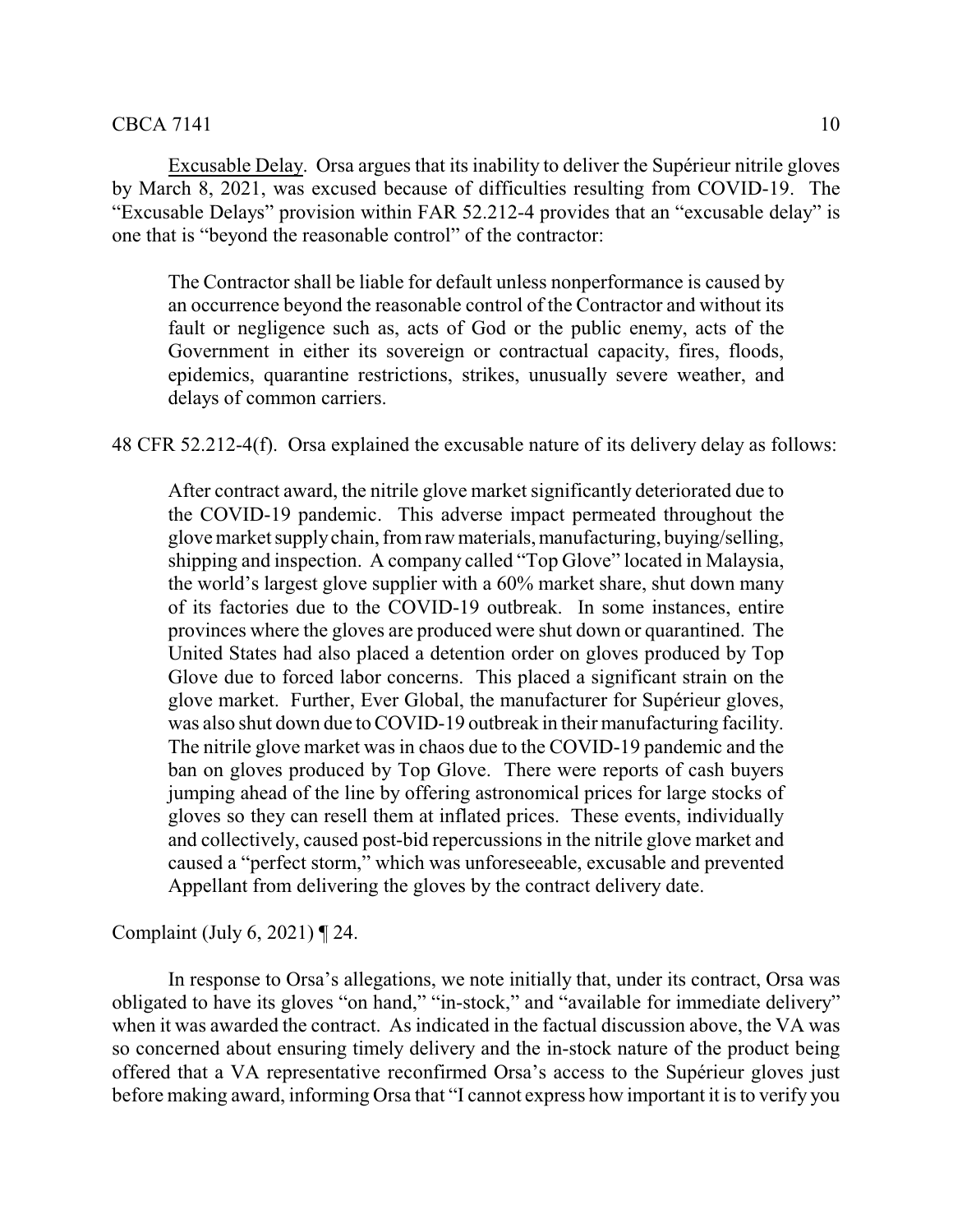itself stated that it was for a "surge supply" of gloves needed for hospital staff "in response to the increased usage caused by COVID-19." Exhibit 10 at VA000298. In its summary judgment response, however, Orsa acknowledges that, "[a]fter the Contract award, ORSA had difficulty *securing* the Supérieur gloves." Appellant's Summary Judgment Response (Nov. 22, 2021) at 15 (emphasis added). Under the contract, Orsa was not supposed to have had to secure the gloves post-award – Orsa was supposed to have them "on hand." Similarly, although Orsa complains in the prior paragraph that Ever Global, the manufacturer of the Supérieur gloves, shut its manufacturing facility down at some point because of COVID infections, the solicitation for this contract specifically stated that "[t]his is not a request for manufacturing but a request for quantity on hand to be delivered within 45 calendar days from order." Exhibit 2 at VA000066. It is difficult to understand how Orsa can support an excusable delay claim with arguments which indicate that, at the outset of the contract, Orsa had misstated its compliance with contract requirements and was unprepared to meet them.

Another problem with Orsa's excusable delay claim is that the majority of the difficulties about which Orsa complains occurred or began *before* Orsa submitted a quote for and was awarded the contract at issue here. As the VA establishes in attachments to its summary judgment briefing, the Top Glove closure of twenty-eight of its manufacturing facilities because of COVID-19 infections occurred in November 2020, two months before Orsa's contract award, and the importation hold on Top Glove products because of forced labor concerns began even earlier (in July 2020). The "perfect storm" to which Orsa cites was well in play when it accepted this contract. In fact, the entire reason that the VA was seeking to purchase large quantities of nitrile gloves was *because of* the COVID-19 pandemic and this "perfect storm." Then-existing difficulties in obtaining such gloves were clearly an impetus for the VA's solicitation requirement that only offerors with nitrile gloves "on hand" and "in-stock" could bid on the contract.

Plainly, the issues about which Orsa complains were foreseeable when it entered into this contract. The phrases "beyond the control" and "beyond the reasonable control," as used in standard FAR excusable delay provisions, have been interpreted as meaning that, "[i]f an event is . . . *foreseeable* at the time of contracting and the contractor enters into the contract without making provisions to protect itself, the event may be held not to be beyond its control because it assumed the risk." John Cibinic, Jr., James A. Nagle, & Ralph C. Nash, Jr., *Administration of Government Contracts* 489 (5th ed. 2016). Excusable delay clauses implement the well-established common-law principle that, "if certain very unusual situations ar<sup>[i]</sup>se *after* the execution of the contract, such situations might not have been within the scope of the contract and that the seller should be excused as a matter of law." *Independent Coal & Coke Co.*, GSBCA 428, 1960 WL 12102 (Jan. 27, 1960) (emphasis added). To the extent that the unusual situation begins *before* the contract is awarded, however, it is "not an unfor e seeable risk beyond [the contractor's] fault and control" and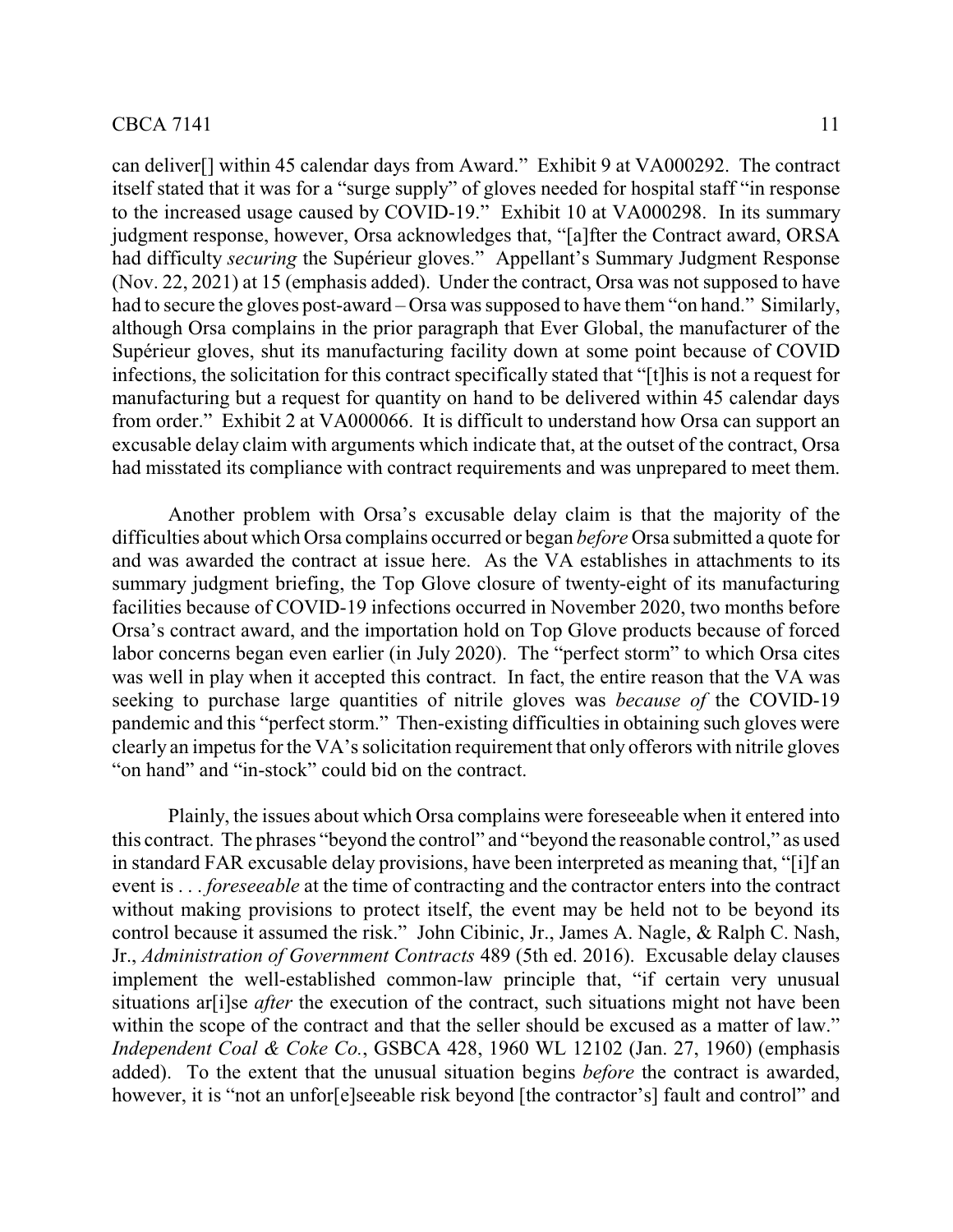provides no excuse for delay. *Hitemp Wires Co.*, ASBCA 11638, 67-1 BCA ¶ 6252. *See, e.g.*, *Allied Contractors, Inc.*, IBCA 265, 1962 BCA ¶ 3501 (A nationwide steel strike that began months before the contractor submitted its bid "cannot qualify as an unforeseeable cause of the delay [in obtaining steel], within the meaning of the contract provision."); *Woodington Corp.*, ASBCA 37885, 91-1 BCA ¶ 23,579 (1990) (Because "appellant knew or should have known of" a strike that had been ongoing for two months prior to contract award, that strike could not be a basis for an excusable delay claim.); *Hitemp Wires* ("[T]he effect of military operations already in progress at the time of award, as here, will not excuse contract performance thereby made more onerous and costly. The escalation of the military effort in Viet Nam was well underway by June 1965, and its effect on the copper market was clear, continuing, and visible to appellant as a fabricator and supplier of copper products.").

Orsa argues that, because the commercial items contract clause lists "epidemics" in its definition of "excusable delays," it is automatically entitled to a time extension any time there is a pandemic. It also argues that the absence of the word "unforeseeable" in FAR 52.212-4(f), a word that is included in some other FAR excusable delay and default clauses, means that foreseeabilitywas intentionallyexcluded fromand is not a part of the excusability analysis under FAR 52.212-4. The Court of Appeals for the Federal Circuit essentially rejected those positions in *General Injectables & Vaccines*, 519 F.3d at 1364-65, holding that the drafters of FAR 52.212-4 intended to incorporate longstanding common-law rules that traditionally have applied to excusability analyses into FAR 52.212-4. As we held in *Asheville Jet Charter & Management, Inc. v. Department of the Interior*, CBCA 4079, 16-1 BCA ¶ 36,373, the purpose of the excusability proviso in FAR 52.212-4, consistent with those longstanding common-law principles, is "to protect the contractor against the unexpected," and that purpose "and its grammatical sense both militate against holding that the listed events are *always* to be regarded as unforeseeable, no matter what the attendant circumstances are." *Asheville Jet Charter* (quoting *United States v. Brooks-Callaway Co.*, 318 U.S. 120, 123 (1943)) (emphasis added). Instead, for any type of claimed excusable delay, the contractor must establish that the events causing the delay were truly unforeseeable:

Not every fire or quarantine or strike or freight embargo should be an excuse for delay under the proviso. The contract might be one to excavate for a building in an area where a coal mine had been on fire for years, well known to everybody, including the contractor, and where a large element of the contract price was attributable to this known difficulty. A quarantine, or freight embargo, may have been in effect for many years as a permanent policy of the controlling government. A strike may be an old and chronic one whose settlement within an early period is not expected. In any of these situations there could be no possible reason why the contractor, who of course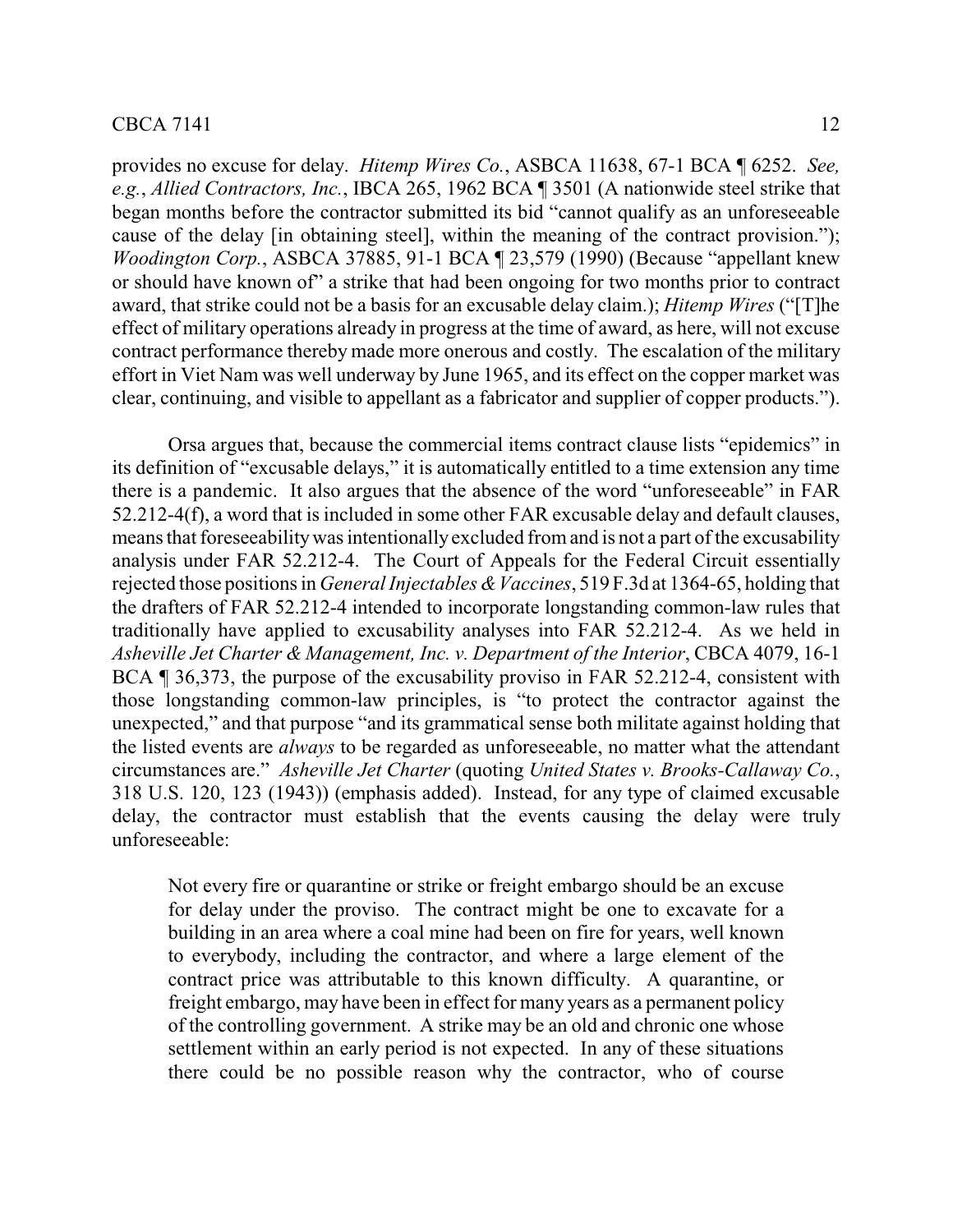anticipated these obstacles in his estimate of time and cost, should have his time extended because of them.

## *Id.* (quoting *Brooks-Calloway*, 318 U.S. at 123).

Elimination of the unforeseeability requirement from the excusable delay provision would severely limit the Government's ability to respond to a pandemic, as we can see from the facts of this case. Here, as a pandemic of great impact established itself across the world, the Government immediately needed to obtain safety equipment in an expedited manner to respond to that pandemic and to attempt to protect the health of staff, patients, and the public at its hospitals. The Government issued a solicitation designed to obtain that safety equipment as quickly as possible, attempting to guarantee fast delivery by limiting competition to contractors with those materials "on hand" and "in-stock," with delivery of that "on hand" safety equipment to be made within forty-five days after contract award. Orsa argues that such time-is-of-the-essence delivery requirements in contracts executed in response to a pandemic are essentially unenforceable. Under Orsa's theory, if there is a pandemic, the Government is simply obligated to wait to receive materials necessary to respond to the pandemic until the contractor is ready. How, without an unforeseeability element in the excusable delay analysis, can the Government ensure timely receipt of materials needed to address public safety during epidemics or products needed to respond to epidemics? It cannot. Accordingly, we reject Orsa's argument. Because the delays about which it complains were foreseeable at the time of contract award, they provide no basis for an excusable delay.

Finally, even if Orsa legitimately had been unaware when submitting its quote of the COVID-caused nitrile glove supply issues about which it now complains, Orsa would still be required to establish that the COVID-19 pandemic, rather than other issues under Orsa's control, actually caused its delays. *See, e.g.*, *Yumang, O'Connell & Associates*, AGBCA 83-171-1, 84-2 BCA ¶ 17,313; *Montgovmry-Macri Co.*, IBCA 59, et al., 1963 BCA ¶ 3819. The mere existence of a pandemic does not mean that we simply assume, without evidence, that the pandemic actually affected the contractor's ability to perform. *See Yates-Desbuild Joint Venture v. Department of State*, CBCA 3350, et al., 17-1 BCA ¶ 36,870 (stating that the listing in the clause of the types of available excusable delays "does not give the contractor carte blanche to rely upon such excuses" without evidence of impact). The contract at issue here required Orsa to have the Supérieur gloves that it contracted to provide "on hand," "in-stock," and "available for immediate delivery" to better guarantee that the VA would receive them on time. Under the contract, since Orsa was acting as a supplier for an OEM who supposedly had the gloves on hand, Orsa had to provide a letter from its OEM confirming Orsa's distributor status and maintain its authorized supplier status throughout the contract period. Soon after contract award, the OEM notified the VA that it had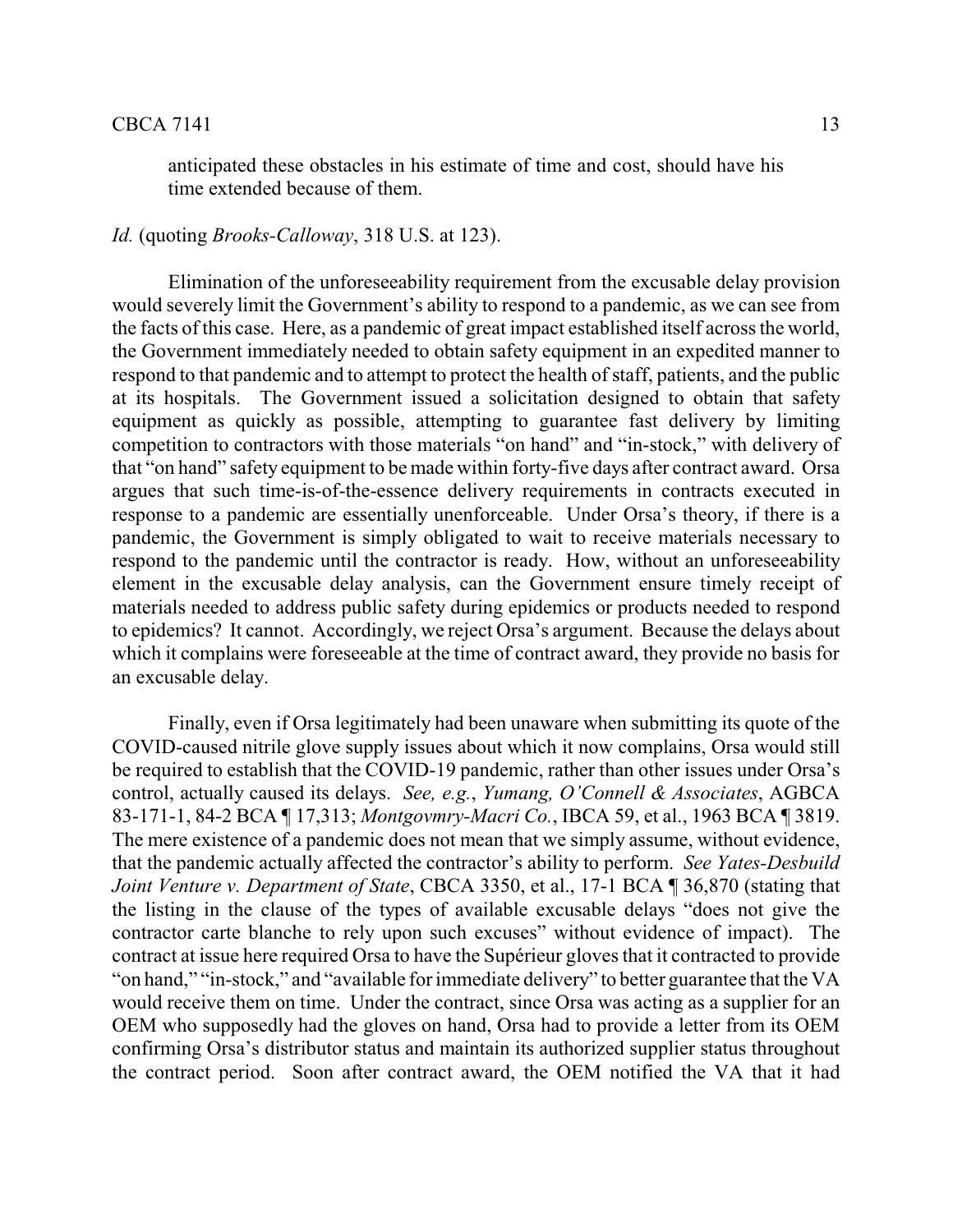rescinded its agreement with Orsa and that Orsa was no longer its distributor.<sup>3</sup> In response to the VA's concerns about the termination of that relationship, Orsa told the VA that the REVS RX's "need for when funds transferred did not align to how we . . . needed the funds to transfer. There is too much risk with transferring funds prior to the goods arriving in the US." Exhibit 14 at VA000341. Orsa's financial disputes with its OEM are not the type of disputes that the "Excusable Delays" clause was intended to address.

Orsa's Request to Substitute Products. Orsa asserts that the VA's refusal to allow it to substitute a different nitrile glove from Cardinal Health, which it was looking into obtaining, for the Supérieur gloves invalidates the termination for cause. We disagree.

"The general rule is that the Government is entitled to strict compliance with its specifications and," absent a clause that states to the contrary, "is not obligated to accept substitutes." *Southern Systems, Inc.*, ASBCA 43797, et al., 00-1 BCA ¶ 30,762; *see American Electric Contracting Corp. v. United States*, 579 F.2d 602, 608 (Ct. Cl. 1978) ("It is settled that the Government is entitled to obtain precisely what it contracts for as long as it does not mislead the contractor."). The contract here does not contain the clause at FAR 52.236-5, Material and Workmanship, or a similar clause that might have, in appropriate circumstances, allowed for a post-award substitute of an equal product. Orsa was not entitled to substitute a different product for that designated in the contract.

That the VA was not obligated to accept a substitute is particularly appropriate in the circumstances here. Before contract award, the gloves that Orsa proposed went through a technical acceptability review process within the VA to determine whether the gloves would meet the VA's safety and quality needs. The solicitation also made clear that the VA had concerns about gray market products that might not provide the type of protections against COVID-19 and other diseases that the VA was hoping to obtain, and the VA was entitled to assurance that the products it was purchasing to protect against the spread of COVID-19 were of sufficient quality. Orsa had no contractual right to insist that the VA undertake

<sup>&</sup>lt;sup>3</sup> We note that the VA may have another potentially viable basis for its termination decision. A tribunal "may sustain a default termination if justified by circumstances at the time of termination, regardless of whether the Government originally removed the contractor for another reason." *Kelso v. Kirk Brothers Mechanical Contractors, Inc.*, 16 F.3d 1173, 1175 (Fed. Cir. 1994). The contract here required that Orsa "shall maintain its Authorized Distributor status of all manufacturers and distributors of supplies throughout the life of this agreement." Exhibit 2 at VA000066. Orsa failed to satisfy that obligation, as REVS RX revoked Orsa's distributor status as of February 13, 2021. Because we uphold the termination for cause for other reasons, we need not decide whether Orsa's loss of approved distributor status provides a sufficient independent termination ground.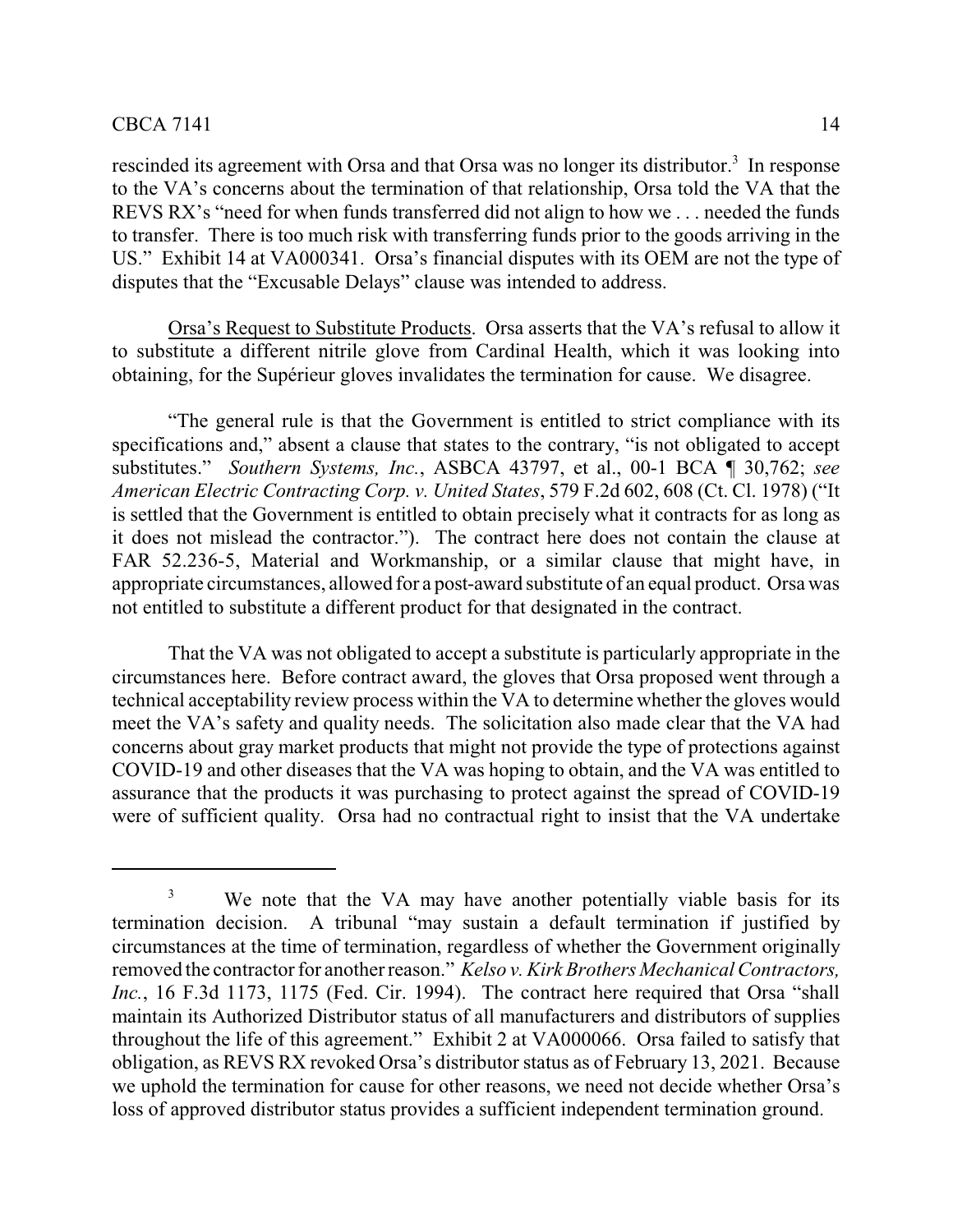additional post-award efforts to review additional products, potentially one after the other, for technical acceptability. *See American Electric Contracting*, 579 F.2d at 608 (finding no right to substitute a product that would have to go through technical review and qualification for one that had completed that process pre-award).

In addition, even though Orsa asserts that the VA should have allowed it to provide the Cardinal Health nitrile gloves as a substitute, nothing in the record establishes that Orsa actually could have obtained those gloves or presented them to the VA in the time frame required by the contract, if ever. The record indicates that, on February 16, 2021, Orsa told the VA that it was "*attempting* to provide an equivalent glove in the Flexal 200 that would make the 3/8 delivery date." Exhibit 16 at VA000352 (emphasis added). Even though Orsa represented that "we have high confidence that we can obtain this through multiple channels if approved," *id.*, Orsa did not have and never got those replacement gloves, making the work that the VA would have had to perform to review the Cardinal Health gloves for technical acceptability and quality potentially for nothing. On April 9, 2021, after the contract was terminated, Orsa told the VA not that it could provide the Cardinal Health gloves, but that it had yet another entirely different glove, INTCO Touch Flex nitrile gloves, to deliver, although those gloves would also require a technical acceptability and quality evaluation. Exhibit 23 at VA000392. The VA did not contract for repeated speculation about whether Orsa could obtain acceptable nitrile gloves for delivery and repeated technical evaluations of different potential nitrile gloves that might, or might not, become available.

This contract was written for a need during a pandemic. It required Orsa to have the contracted-for gloves "on hand" and "in-stock and available for immediate delivery" at contract award. Time was of the essence, and the VA was attempting to obtain workable nitrile gloves from multiple sources, awarding several contracts for nitrile gloves in addition to Orsa's. Orsa's representations that it had the gloves "on hand" turned out not to be accurate. Orsa had no right to require the VA to expend significant time trying to assist Orsa in finding an acceptable nitrile glove when the VA needed a contractor ready and able to comply with contract requirements. The VA's termination for cause was justified.